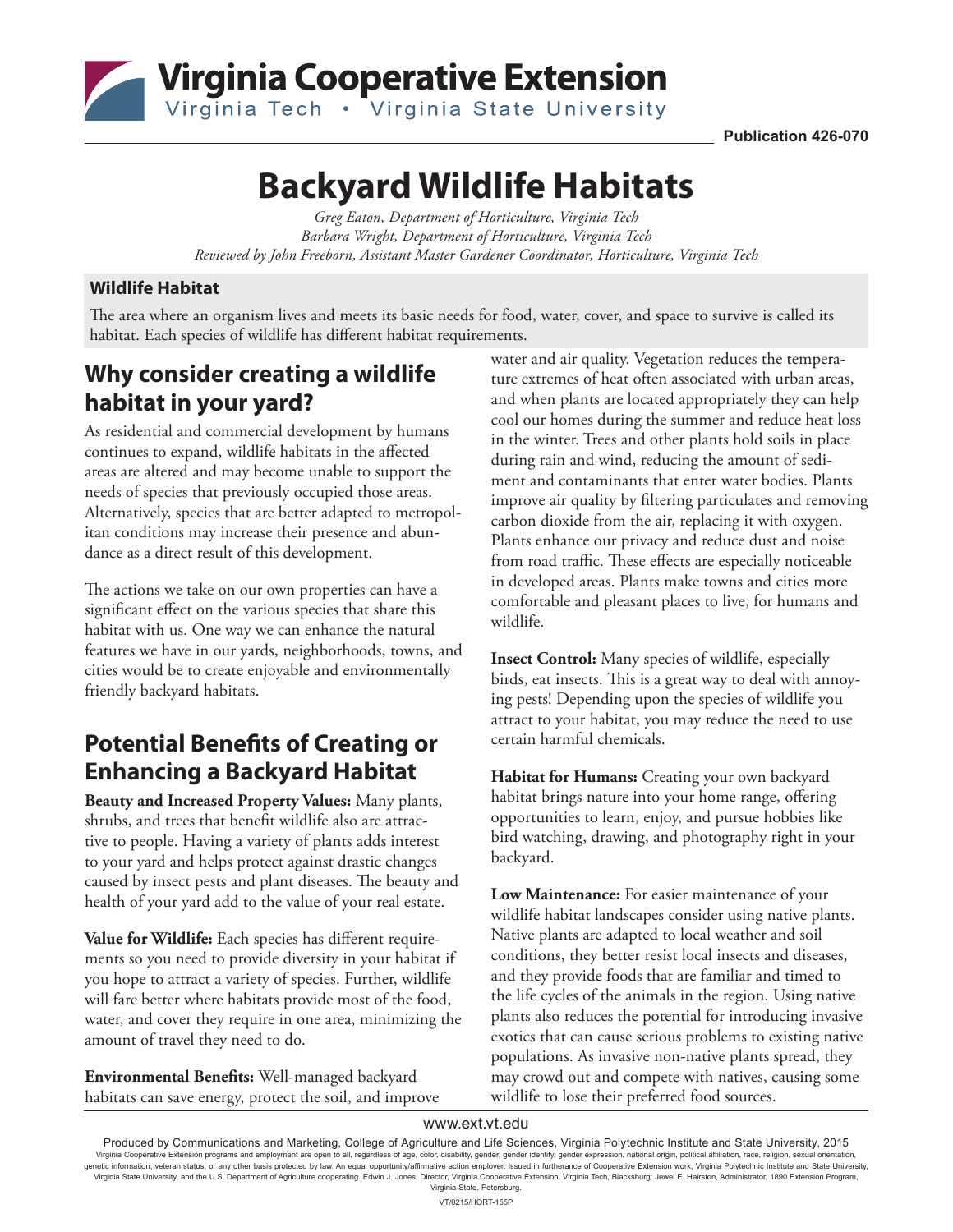### **Expect the Unexpected in Backyard Habitats**

There are many reasons for creating backyard habitats. Whether you want to create an appealing space for humans or enhance conditions for a particular species or the wildlife community as a whole, you should be prepared to deal with potentially unexpected results. The adage *"if you build it, they will come"* certainly applies to habitats we create in our yards. Functional and diverse habitats on your property are very likely to attract the animals you desire. However, it also is likely that you will attract species that you did not anticipate. Without careful planning or management some of these species may become pests.

Very often, property owners will encounter snakes that have been attracted to the new abundance of insects or small mammals that have prospered in your new habitat. Other predators (e.g., hawks, owls, foxes, coyotes) may respond to and take advantage of prey populations that have increased in abundance and density. Free-roaming species, like raccoons, opossums, or skunks, may find your yard very attractive due to the food resources it now provides or the cover it affords. They also may find the garbage can, the open garage or storage shed, or the space below your deck to be an attractive resource, too. Herbivores like deer and rabbits may cause significant feeding damage to plantings if you do not take precautions. All wildlife species are protected or regulated by statute; they cannot simply be eliminated on a whim if you find a particular species to be objectionable.

Careful planning can reduce potential problem species, but increasing habitat diversity increases the probability of unexpected consequences. While this may be a part of the allure of backyard habitats, you should be prepared to deal with unexpected problems in a responsible way.

To help prevent unwanted animal attention to your house, yard, and garden keep those areas tidy. Keep brush or woodpiles away from the house or garden. Don't leave pet food or garbage outside and keep areas under houses and porches cleared and sealed when possible. For more information about animal damage control see the list of publications at the end of this publication.



### **The Four Basic Wildlife Needs: Food, Water, Cover, and Space**

**Food:** Each species has its own nutritional needs, which may change from one season to another and with the age or reproductive status of the animal. Well-planned plantings in a backyard habitat can provide a variety of foods, such as fruits and berries, grains and seeds, nuts and acorns, browse (the twigs and buds of shrubs and trees), and forage (grasses and legumes). Flowering plants provide nectar as well as seeds and fruits. Some plants have greater value because they hold their seed or fruit well into the fall or winter when other food sources already are depleted. Insects and other invertebrates, attracted to flowers, shrubs, and trees, also provide food for wildlife.

**Water:** Water is essential to all forms of life. Water sources on your property should be protected and can be enhanced. If you lack readily available water sources, you might create an artificial pond or use birdbaths. Many species of wildlife obtain the water they need directly from the food they eat, but a good drink of clean water is always welcome. Birdbaths should be no more than three inches deep and have a rough, sloping bottom to provide good footing. Heated birdbaths provide water when most other sources are frozen. Ponds should have shallow edges so that small animals can drink without danger of falling in and drowning.

**Cover:** Trees, shrubs, grasses, and flowering plants provide shelter or cover for wildlife, as do rock piles, brush piles, cavities in trees, and birdhouses. Wildlife use cover to protect themselves from the elements, to hide from predators, and to rest or sleep. They also use cover for nests, dens, and rearing their young. Cover also helps animals maintain temperature and conserve energy reserves by offering protection against cold winter winds and inclement weather, as well as providing cool shade during hot summer months.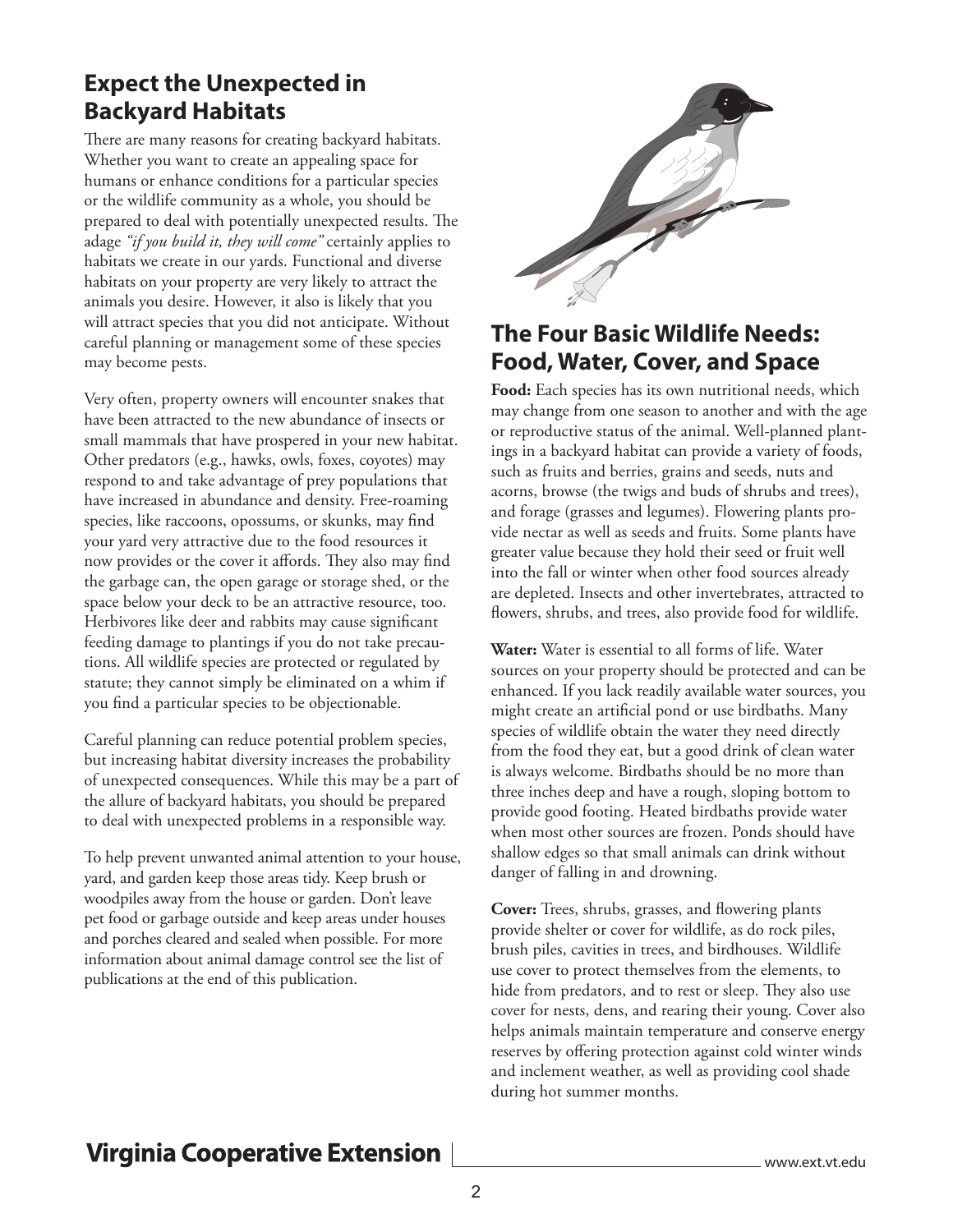**Space:** Many species of wildlife are territorial, which means they will defend an area that contains the food, water, and cover resources they need. Species that are not territorial simply live in a resource-rich area that allows them to perform their daily functions and successfully find food, water, and cover without overt competition. The amount of space needed for a territory or home range varies with the species, the quality of the habitat, the number of other competitors, and the time of year. Have you noticed that many birds are solitary or paired

in summer and flock together in winter? Keep in mind that territories and home ranges may include, but often extend beyond, your yard.



#### **Planning for a Backyard Habitat**

**Why are you doing this and what do you really want to achieve?** It is very important to think carefully about

what you want in your yard, in terms of wildlife and other uses or values, before you undertake any on-the-ground actions. What are your goals? Do you want to focus on just a few species or attract as many species as possible? What species have you already seen in your yard? What species are present in other parts of your community that might be enticed to your property? Keep in mind that you will be managing the habitat, not the wildlife species themselves. Do you want increased privacy, exciting views of gardens or flowering trees from your windows, a protective windbreak against cold north winds or shade for south-facing windows during summer? Make a list of your specific goals for your habitat and then prioritize them. Recognize that you can create

suitable habitat for wildlife while achieving a landscape that also meets your needs. Make a master plan and then implement it in phases as finances and time allow (see Figure below).

**Take Inventory.** Make a sketch map of your yard and draw in all the physical features (e.g., buildings, septic tanks and fields, power lines, driveways). Then, locate the existing plants, trees, hedges, and other vegetation you wish to keep. It is not necessary to remove existing plantings—start with what you have and add other materials. Include on your map important features of neighboring lands, such as a pond, a stand of big white pine trees, or a rock wall. Remember, habitat is not confined by your property lines, so you should think as wildlife do and see the opportunities that exist nearby. Other helpful information, such as soil and light conditions (wet, dry, shady, and sunny areas), should be added to your map. Identify soil types and find out if there are nutrient deficiencies (consider having a soil test performed through your county Extension office).

*Below is an example of a drawing of a typical residence and yard used to plan a backyard habitat. You can use graph paper to help sketch your own yard to appropriate scale.*

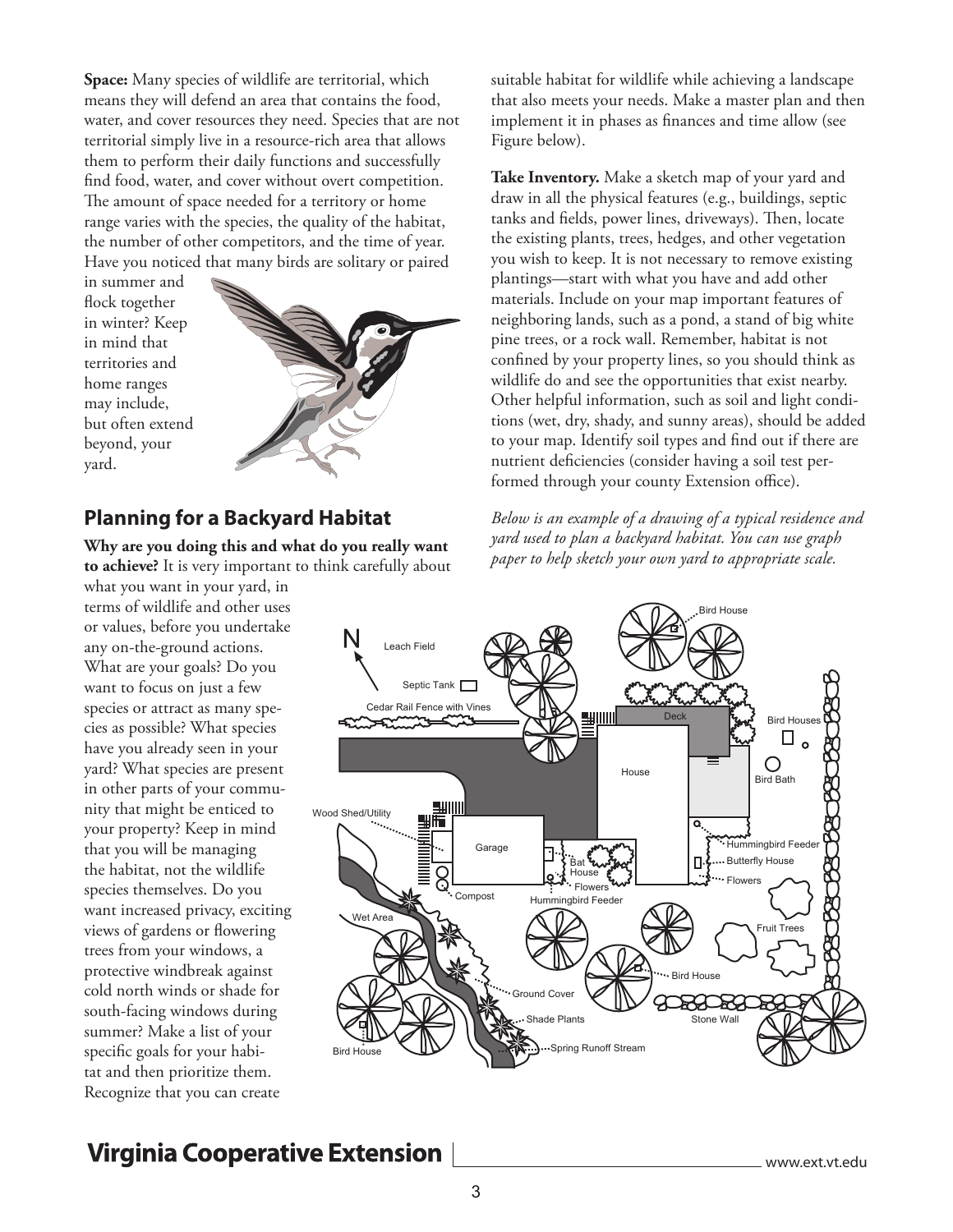### **Principles of a Backyard Habitat**

**Form and Function:** When choosing plants to use in your yard, consider the function or role they will play as well as the form or appearance they offer. Will this plant provide food or shelter? Will it add diversity to the habitat? Since you may have limits on what you can plant because of the size of your yard or the cost of plant materials, try to select plants that fulfill more than one habitat function.

**Plant Diversity:** Diversity or variety in your habitat promotes a healthy landscape and attracts a more diverse wildlife community. Keep in mind that habitat diversity includes both species and structural diversity of the plants that form habitat, as well as a variety of nonliving materials.

The presence of many plant species makes it less likely that insects or disease will cause severe problems. Having a variety of trees, shrubs, perennial and annual flowers, and grasses in your yard also may attract a more varied wildlife community. With careful planning, a diverse plant community can provide a wide selection of food and cover options for wildlife, as well as reward you with a year-round variety of aesthetically pleasing views as the plants flower or fruit at different times.

#### **Ecotone**

The zone of transition from one habitat to another. The wider the zone and the greater the diversity of plant species and vertical structure, the more diversity there will be in the species of wildlife attracted to the site.

The shape and size of different plants combine to create horizontal and vertical structure in your landscape. You can think of horizontal, or lateral, structure in terms of **edges**, those places where one habitat type meets another (e.g., where a lawn abuts a stand of trees). You can increase lateral diversity by widening the **ecotone**, the zone of transition between habitat types. For example, you could plant small shrubs such as sweet pepperbush, tall shrubs such as serviceberry, and small trees such as crabapple on the edge between a lawn and a line of trees, as shown in the illustration above right. You can widen the ecotone in a flower garden by planting species of increasing heights. This can be accomplished by having low-growing plants, such as sedum and marigolds, in front of medium-height plants, such as columbine and liatris, with tall plants, such as phlox and yarrow, located behind.

You can increase vertical diversity in your landscape by adding more layers of vegetation between the ground and the treetops. Wildlife species that feed, nest, or find shelter at different levels will be better able to meet their needs. You can enhance vertical diversity as already described above, or by planting specific species of varying heights and growth habits in arrangements that are appealing to you. Of course, use plants appropriate to the size of your yard.



*Pictured above is an example of different structural levels of plants: Ground covers, low flowers, medium flowers, tall flowers, small bushes, medium to tall bushes small trees and large trees.*

**Diversity of nonliving materials:** There is more to wildlife habitat diversity than living plants. Standing or fallen dead trees provide potential cavities, food, and perches. Brush piles, rock piles, and stone walls provide hiding, nesting, and feeding sites. Sources of grit and loose soil (for dust baths) are important to birds as aids to digestion and hygiene. Buildings provide nest sites and perches, as well as places for butterflies and moths to hibernate. Nest and winter roosting boxes can be erected to supplement natural cavities, and feeders add to the food supply. Water, in any form, is essential.

#### **Seasonality**

Providing food and cover year-round requires a variety of trees, shrubs, and other plants. It is important to think about the needs of the wildlife species you hope to attract during each season. A sufficient quantity of high-quality food during fall, winter, and early spring is critical to the survival of resident, as well as migrating, species. Energy needs of wildlife also are high during late spring and summer due to the demands of reproduction. Adequate and well-placed cover is necessary year-round for nest sites, shelter from weather, escape from predators, and roosting. Conifers, trees with cavities, and brush and rock piles provide winter shelter.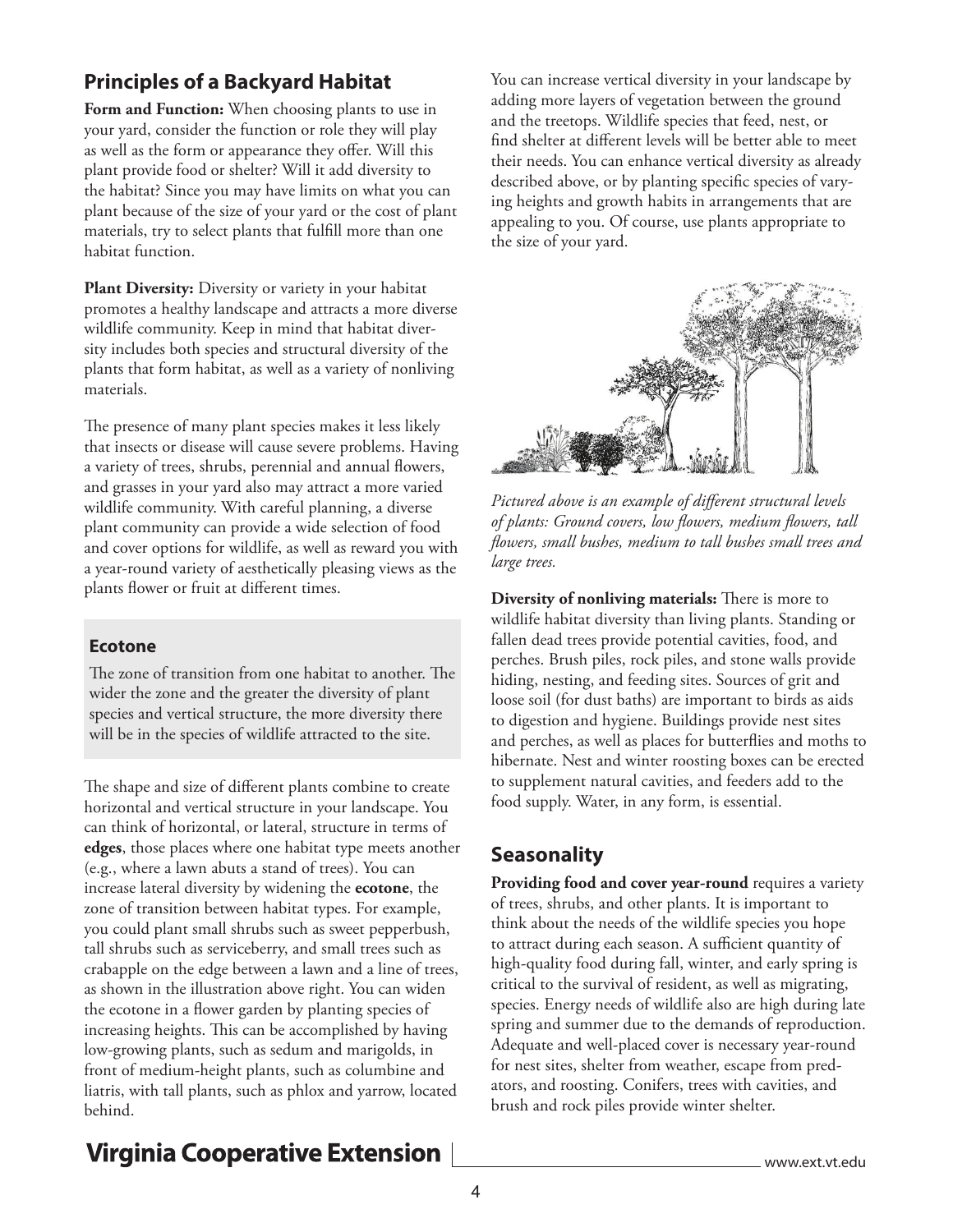#### **Arrangement**

**Natural Wild Design**, allowing ready access to food, water, and cover, is an advantage in creating the backyard habitat. Curves and clusters are visually appealing to us, and often will be more useful to wildlife than linear or solitary plantings. Sources of food, cover, and water need to be located near each other. Feeders located too far away from protective cover either will not be used or will increase the risk of mortality to users from exposure to adverse weather or predation. By planting several offset rows of conifers, you can create an energy-efficient break against prevailing winds. On the inside of the windbreak, a protected area will be created for feeders or plants that bear berries or other fruits. When placing nest boxes, locate them to meet the needs of the species for which the nest box is intended rather than what looks attractive to you.



#### **Protection**

Predation: To offer protection for birds, all feeders and birdbaths should be located at least 15 feet away from shrubby cover because cats often use this cover to ambush birds using these facilities. However, feeders should be placed no more than 30 to 40 feet from some form of cover to provide sanctuary from aerial predators.

**Windows:** Because large windows can reflect an image of the sky and adjacent vegetation, songbirds sometimes fly into them, resulting in serious or fatal injury. To prevent such crashes, do not place bird feeders adjacent to windows. Or, try placing a cutout silhouette of a flying falcon or a mobile of pinecones in front of the window or attach parallel strings across the window.

**Nest boxes:** House sparrows and starlings are exotic birds that compete with native songbirds and will sometimes kill native birds in skirmishes to control a nest box. It is essential when you buy or make nest boxes to choose ones designed specifically for the species you want to attract. Removing all perches from any nest box will reduce the risk of predation or invasion by these exotic species. Learn how and where to place nest boxes to reduce predation by cats and raccoons. Recommendations for placement are often species-specific. Seek guidance from birdhouse vendors or *http://www.birds. cornell.edu/birdhouse/bhbasics/placement.html#Where.* 

**Sanitation:** It is extremely important to keep bird feeders, nest boxes, and birdbaths clean. The transmission of disease associated with contaminated bird feeders is a serious problem and can contribute to death among songbirds. Food can become contaminated with mold or fungus when it is not stored properly or when it remains too long in a feeder. The surfaces of feeders and birdbaths can support viruses and other diseases left behind by an infected bird; diseases can then be spread to uninfected individuals every time they use that feeder. Sick birds often look unkempt, are less alert or less active, feed less often, and are often reluctant to fly away.

#### **Take these steps to prevent disease before birds become sick:**

- At least once a week, rake up waste food, husks, and other accumulated material below feeders on the ground.
- Avoid crowding birds by providing multiple feeders, spaced apart rather than clustered together.
- Use feeders that don't have sharp points or edges. Bacteria and viruses on contaminated surfaces can infect healthy birds through even small scratches.
- Clean and disinfect feeders at least once every two weeks, and more often if you observe sick birds. Remove all food remaining in the feeder, wash it thoroughly with warm soapy water, rinse with clean water, and then immerse the feeder for two or three minutes in a solution of one part liquid chlorine household bleach to nine parts warm water. Remove and allow the feeder to air dry before refilling.
- Do not dispense food that smells musty, is wet, looks moldy, or has fungus growing on it. Discard any food that has had any contact with rodents.
- Disinfect the storage container and food scoop that may have come in contact with spoiled food.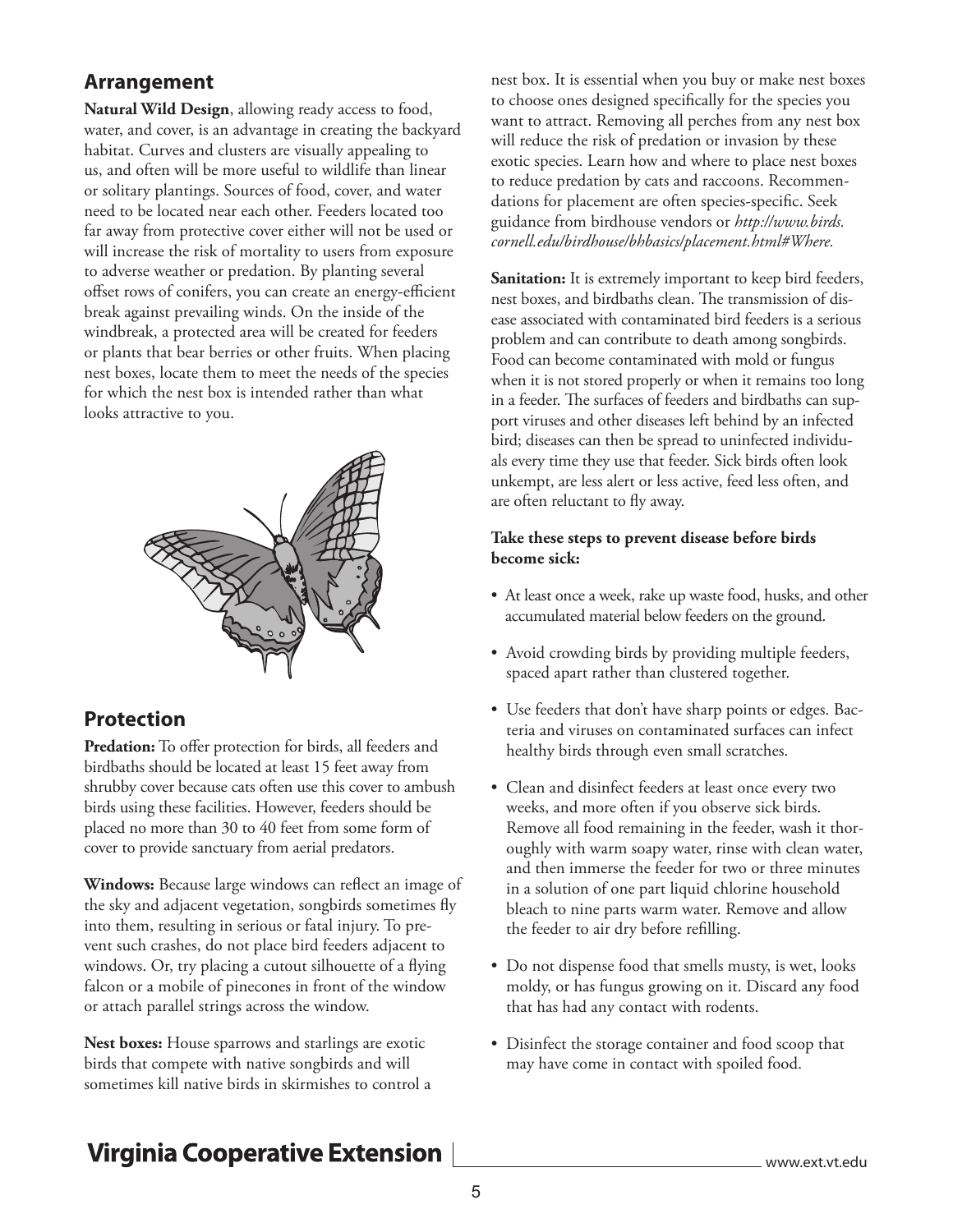- Every day, rinse birdbaths and replace the water. Twice a week scrub them with a plastic bristle brush and mild dish detergent, and rinse thoroughly before refilling. Once every two weeks, after scrubbing the bath, fill it with a 10-percent bleach solution and let it stand for three minutes. Rinse well with clean water and air dry before refilling with water.
- Tell your neighbors who feed birds about these precautions. Birds move among feeders and spread diseases as they go.

**Nectar Feeders:** The nectar dispensed in artificial feeders can ferment in as little as two to three days. Drinking fermented nectar can cause enlarged livers in hummingbirds and orioles. Purchase only feeders that come apart easily so that you can scrub and disinfect all surfaces every two days as described above. Be sure to thoroughly rinse the feeder after it has been immersed in the bleach-water solution. Plant a diversity of nectar-rich plants to supply natural nectar to wildlife.

**Suet:** Do not offer suet year-round. Sun-warmed suet can become rancid and lead to infection and potential loss of facial feathers. It also mats the feathers, reducing their insulating and waterproofing ability. Provide suet only from late October through April or May, or when outdoor temperature warms noticeably.

**Chemical fertilizers and pesticides:** Many common house and yard chemicals present dangers to wildlife and humans. Birds can mistake common granular formulations as grit and unknowingly consume a lethal dose. Predators may then consume prey that has been exposed to chemicals. If you use any chemicals, use them only as directed. Even then, many formulations can still be lethal to wildlife. Re-evaluate the need to use these substances. Choose plant species that are resistant to diseases and pests or let wildlife perform your insect control. Wherever possible, be tolerant of some insect damage. Use mulch, composted leaves, or other organic matter to add nutrients to the soil and help strengthen a plant's ability to ward off diseases.

### **Resources**

#### **Programs**

Habitat at Home<sup>®</sup> is an education outreach effort of the Virginia Department of Game and Inland Fisheries that offers guidelines on how to provide food, water, and cover for a variety of wildlife species. Homeowners and other Virginia residents may apply for a Habitat at Home© certificate. For more details, visit *http://www.dgif. virginia.gov/* or contact Carol Heiser at *HabitatAtHome@ dgif.virginia.gov.*

### **Publications**

Adams, George Martin. 1998. *Birdscaping Your Garden: A Practical Guide to Backyard Birds and the Plants That Attract Them*. Lansdowne Publishing Pty. Limited, Rodale Press.

Kress, Stephen W., and Robert Burton. 2005. *National Audubon Society's The Bird Garden*. DK Publishing.

Brock, Jim P., and Kenn Kaufman. 2003. *Butterflies of North America*. Houghton Mifflin Company.

Stokes, Donald W., Lillian Stokes, and Ernest Williams. 1991. *The Butterfly Book: An Easy Guide to Butterfly Gardening, Identification and Behavior*. Little, Brown and Company.

### **Web Links**

"Habitats, A Fact Sheet Series on Managing Lands for Wildlife, Components of a Backyard Wildlife Habitat." University of Maine Cooperative Extension Bulletin #7137. *http://www.umext.maine.edu/onlinepubs/htmpubs/ habitats/7137.htm* 

"Habitats, A Fact Sheet Series on Managing Lands for Wildlife, Principles for Creating a Backyard Wildlife Habitat." University of Maine Cooperative Extension Bulletin #7132. *http://www.umext.maine.edu/onlinepubs/ htmpubs/7132.htm*

"The Birdhouse Network, Tips on Birdhouse Placement," Where to place nest boxes and birdhouses. Cornell Lab of Ornithology, Cornell University. *http://www. birds.cornell.edu/birdhouse/bhbasics/placement.html#Where*

"Native Plants for Wildlife Habitat and Conservation Landscaping, Chesapeake Bay Watershed." U.S. Fish & Wildlife Service. *http://www.nps.gov/plants/pubs/chesapeake/toc.htm*

"Native Plants for Wildlife Habitat and Conservation Landscaping in Maryland." U.S. Fish & Wildlife Service Bayscapes Landscaping Program. *http://www.nps.gov/ plants/pubs/nativesMD/index.htm*